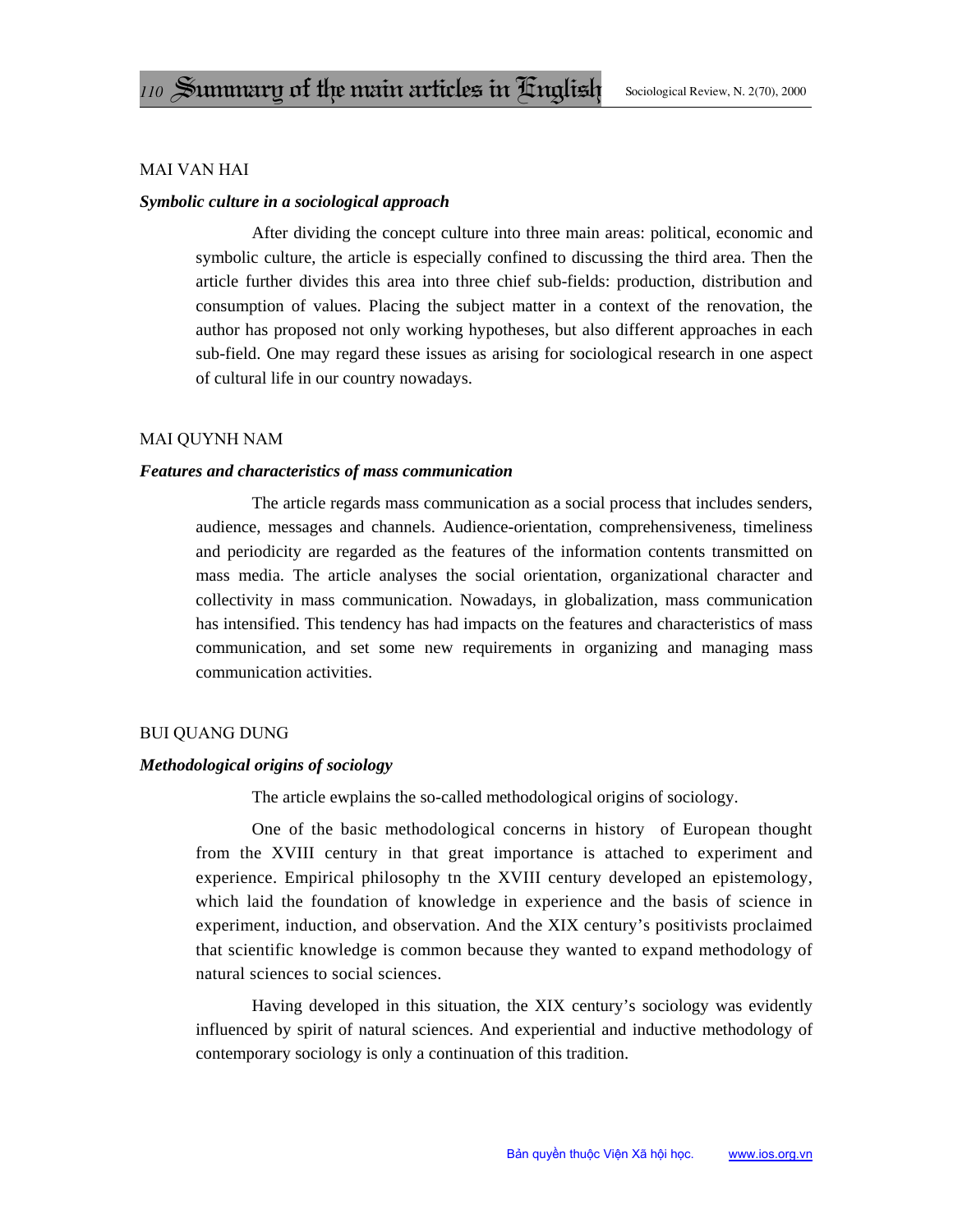#### DO NGUYEN PHUONG

## Current health situations of the elderly in Vietnam

After giving an overview of health situations of the elderly in the world and in Vietnam, the author has pointed out the features of the old age, and analyzed the health status and diseases of the elderly in Vietnam. This issue is viewed in three fields:

- Health and diseases of the elderly in their communities through epidemiological surveys;

- In hospitals and health care stations with the elderly patients;

- Through operations of dead bodies in order to assess pathological causes that lead to deaths of the elderly.

The article has proposed some solutions to improve the elderly's health in present Vietnam.

# **NGUYEN DUC TRUYEN**

# Physician-patient relationship and impacts of socio-economic factors

During the recent years, socio-economic factors have had more and more impacts on our health system. It is necessary to understand and regulate negative consequences of these impacts in order to improve the quality of our health services. In this article, the author analyses some of these impacts in the relations between physicians and patients in a hope to find the more effective solutions that are of strategic character for this problem.

# **LE MANH NAM**

## The rural family's role in job-searching for children in the Red River Delta

Deriving from a new role of the family as an economically independent unit, the author has analyzed possibilities for the family to perform its occupational orientating role. It is noteworthy that over the last ten years of renovation, wishes of sending children away from agriculture to the state sector are still prevalent in many families. These wishes influence their children's schooling, occupational training and job-searching for children. This has been creating social problems. Causes of this situation can be seen in a lack of occupational orientation, occupational training and a low level of economic and occupational development in countryside, and a maintenance of occupational conceptions and values that result from the long-lasting village traditions as well as the centralplanning economy.